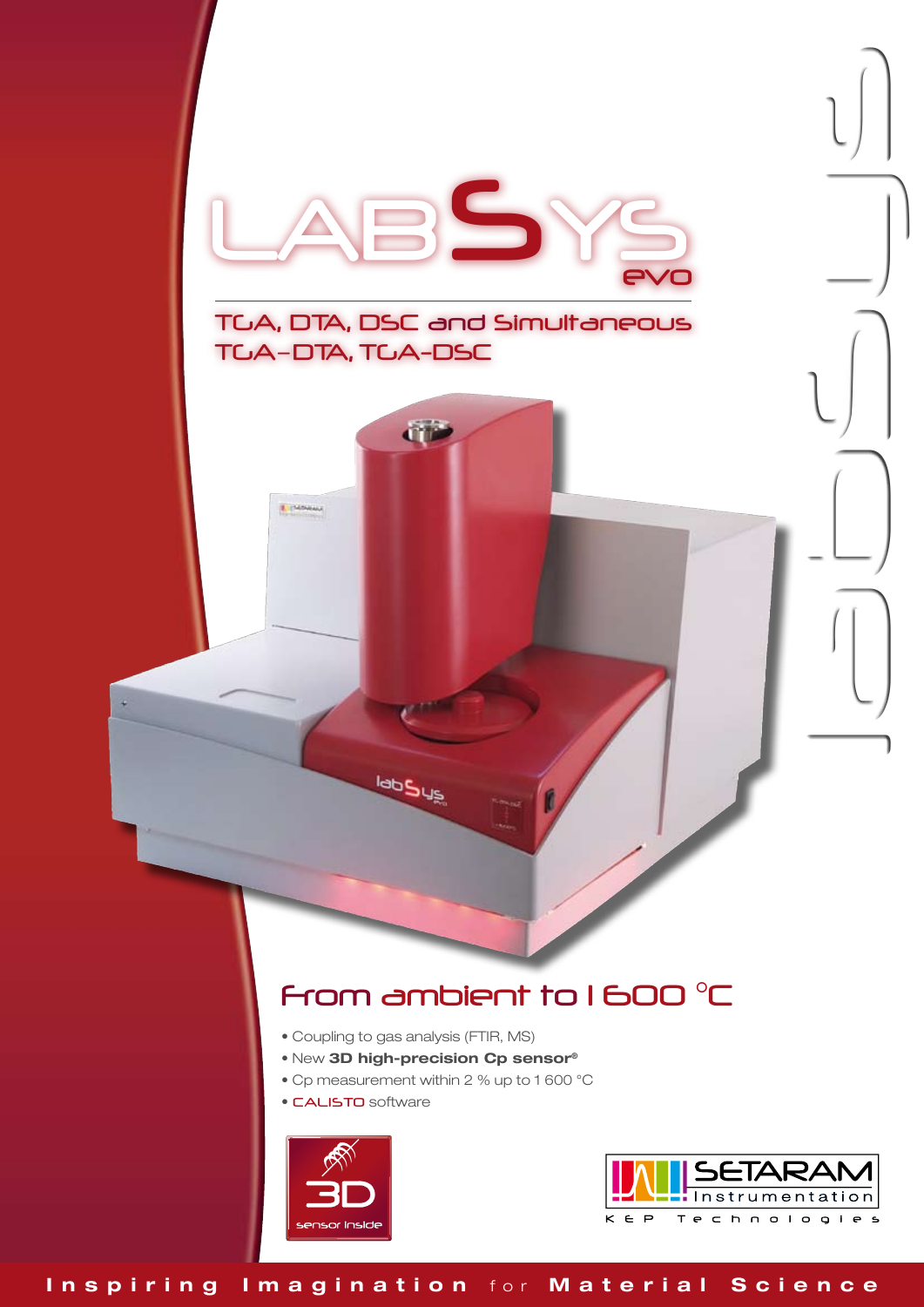LABSYS evo offers TGA with simultaneous DTA or DSC and Cp measurement within the temperature range of ambient to 1 600 °C. The LABSYS evo features a NEW high performance top loading balance and a unique 3D high-precision (Calvet type) Cp rod. Thanks to its unique ergonomic design and market leading Calisto software the LABSYS evo offers you the most easy-to-use Thermal Analysis system with uncompromised performance.

### The HIGHLIGHTS

- **Simplicity of use:** thanks to both an ergonomic design and the dedicated market leading Calisto software, LABSYS evo is user friendly and intuitive to operate.
- Wide temperature range: TGA with simultaneous DTA or DSC and Cp measurement can be achieved for temperature up to 1 600 °C.
- **High Precision Cp Measurement:** the unique 3D (Calvet type) multiple thermocouples design enables large mass to be measured and to perform a Cp within 2 % , throughout the whole temperature range (ambient – 1 600 °C).
- New top loading balance: the unmatched stability, reproducibility and accuracy of this new balance offer unparalleled TGA data.

**Sample** and reference Alumina tube

Furnace

DSC sensor rod

"Plug & play" rod connector

## Balance & furnace

At the heart of the NEW LABSYS evo is an advanced coiled metal furnace and a new top loading thermostated balance that uses the technique of a beam articulated around a torsion band. The crossing furnace is ideally designed to be efficiently coupled to a gas analyzer. The different rods (DTA, DSC, TGA, 3D Cp) are changed within seconds using our unique "plug & play" connector.

When only DTA, DSC or Cp measurements are required the balance beam is locked during the test for high precision.

# Gas control panel

LABSYS evo offers the possibility of gas sweeping (inert or reactive) .

An automated gas control panel is also available as an option, with the following performance specifications:

• select from 3 different carrier gases (flow rate: 4 to 200 ml/min)

• mixing these carrier gases with another "auxiliary or reactive" gaseous fluid (flow rate: 0.3 to 16 ml/min).

Symmetrical balance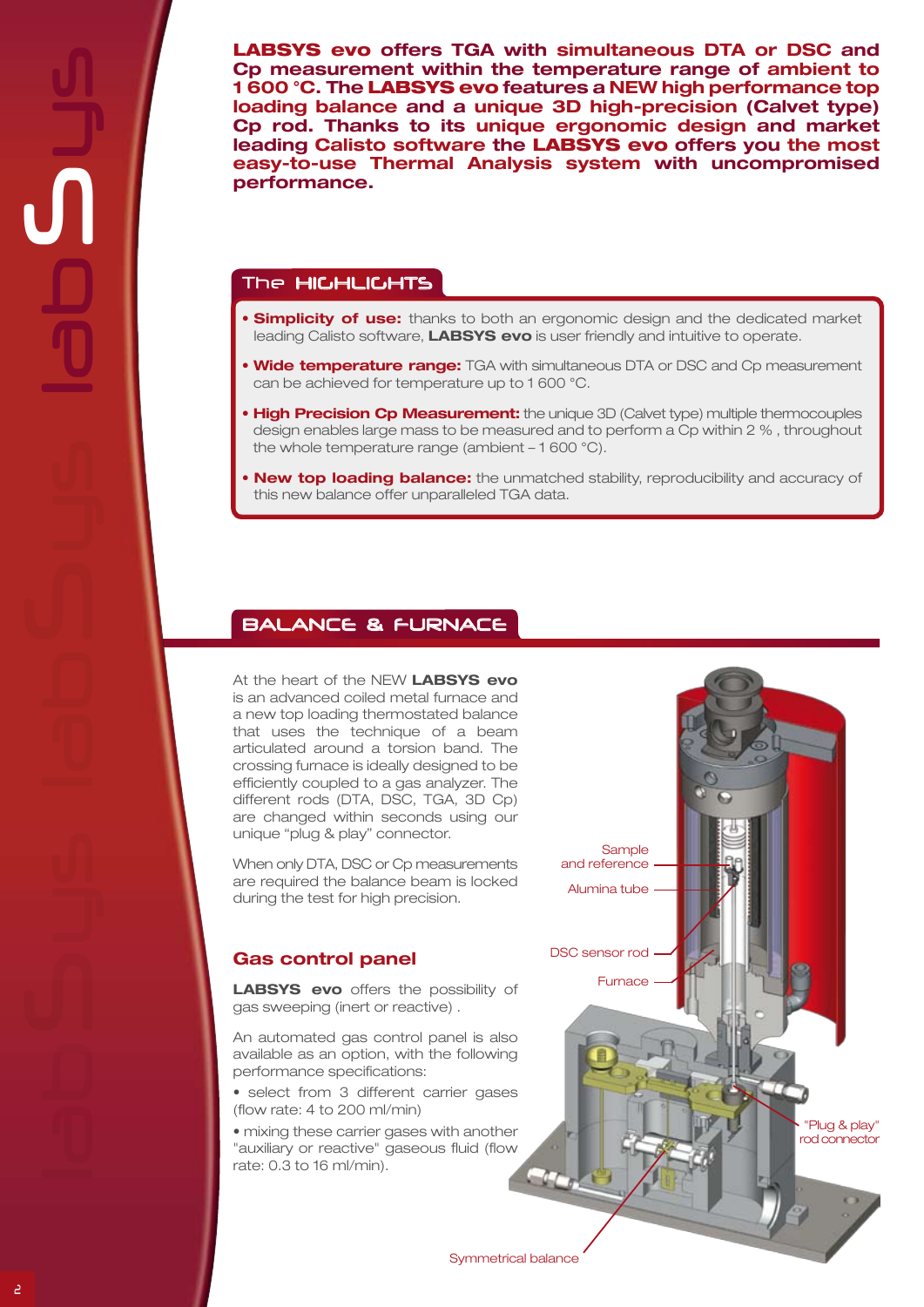## Sensor rods

Different sensor rods are available for DSC/DTA, TGA, simultaneous TGA-DSC/DTA measurements:

- DTA rods: Platinel (ambient to 1 200 °C) or Platinum-Rhodium (ambient to 1 600 °C available with 20, 100 or 160 μl crucibles made of aluminum, alumina or platinum
- DSC rods: chromel-constantan (ambient to 800 °C) or Platinum-Rhodium (ambient to 1 600 °C – plate type DSC, available with 75, 100 or 110 μl crucibles made of aluminum, alumina or platinum
- TGA rod: ambient to 1 600 °C, available with 400 or 500 μl made of alumina, platinum.





DSC plate rod DTA rod TGA rod





"plug & play" rod connectors

# 3D high sensitivity Cp sensor®



3D Cp Sensor®

To increase the sensitivity of Cp measurement it is necessary to increase the mass, the sensitivity of the sensor and the speed of the furnace. Thanks to the large size of the crucible (380 μl to be compared to less than 100 μl for a regular DSC), the sensitivity of the sensor (up to 0.5 μV/mW) and the high heating and cooling rate of the furnace (100 °C/min) it is possible to have Cp measurements within 2 % precision, on the whole temperature range (ambient – 1 600 °C) .

To FTIR

**Sample** 

The 3D Cp (Calvet type sensor® is composed of 10 thermocouples in series, that totally surround the sample.

# EVOLVED GAS ANALYSIS

LABSYS evo offers a "Plug & play" gas analyzer coupling device, enabling simultaneous MS and FTIR connections. The coupling device is heated up to 300 °C to avoid any gas condensation and is complete ly insulated for a safe handling.

**DIA DEC** 

 $500^{\circ}$ 

labSus

To MS